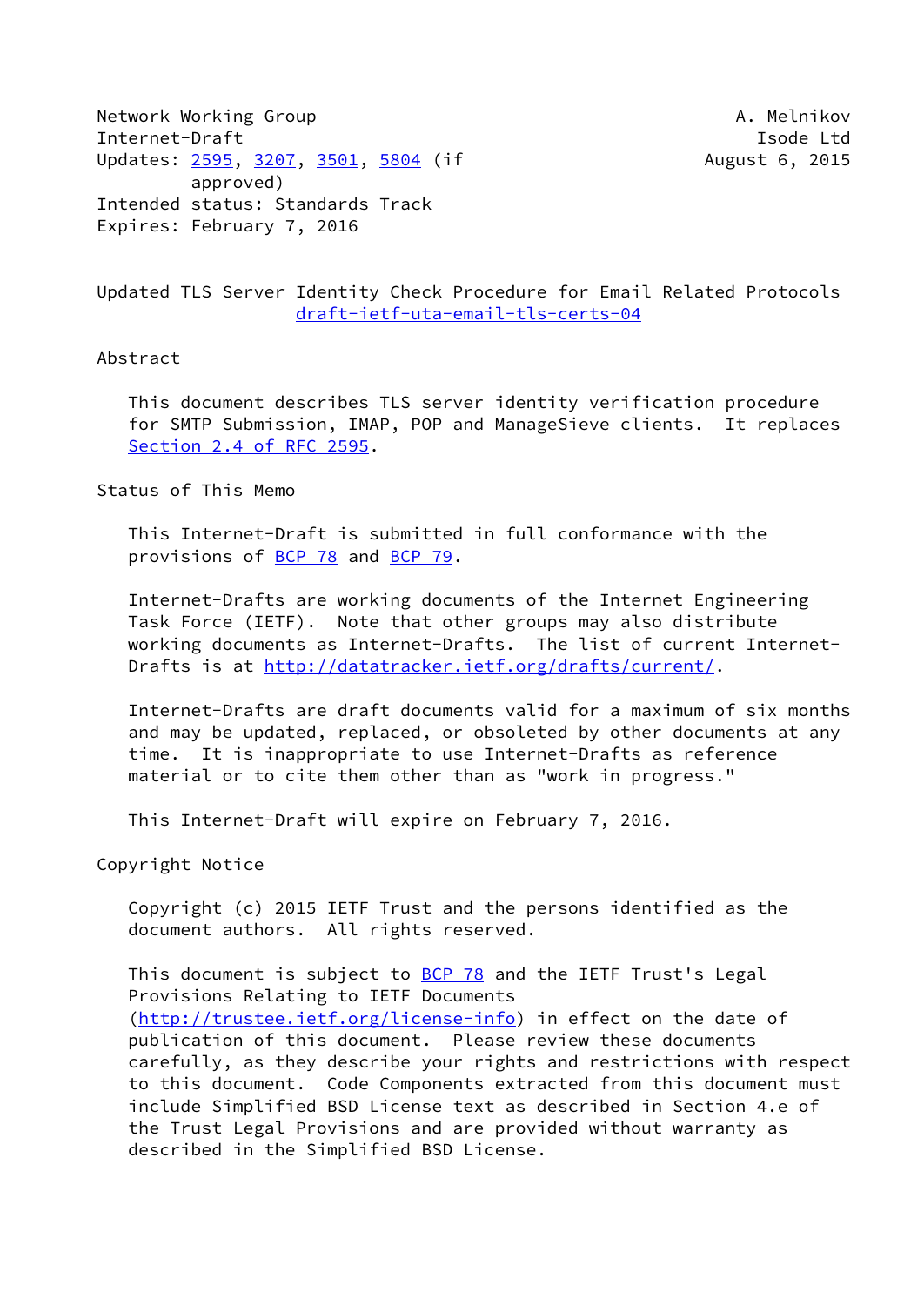# <span id="page-1-1"></span>Internet-Draft TLS Server Identity Check for Email August 2015

# Table of Contents

|    |                                                             | $\overline{2}$ |
|----|-------------------------------------------------------------|----------------|
| 2. | Conventions Used in This Document                           | $\overline{2}$ |
| 3. | Email Server Certificate Verification Rules $\dots \dots$   | $\overline{3}$ |
| 4. | Compliance Checklist for Certification Authorities          | $\overline{4}$ |
| 5. | Compliance Checklist for Mail Service Providers and         |                |
|    | Certificate Signing Request generation tools $\dots \dots$  | $\overline{4}$ |
| 6. |                                                             | $\overline{5}$ |
| 7. |                                                             | 6              |
| 8. |                                                             | 6              |
| 9. |                                                             | 6              |
|    | Normative References<br>9.1.                                | 6              |
|    | 9.2. Informative References                                 | $\overline{1}$ |
|    |                                                             | 8              |
|    | Appendix B. Changes since draft-ietf-uta-email-tls-certs-00 | 8              |
|    | Author's Address                                            | 8              |
|    |                                                             |                |

### <span id="page-1-0"></span>[1](#page-1-0). Introduction

 Use of TLS by SMTP Submission, IMAP, POP and ManageSieve clients is described in [\[RFC3207](https://datatracker.ietf.org/doc/pdf/rfc3207)], [\[RFC3501](https://datatracker.ietf.org/doc/pdf/rfc3501)], [[RFC2595\]](https://datatracker.ietf.org/doc/pdf/rfc2595) and [\[RFC5804](https://datatracker.ietf.org/doc/pdf/rfc5804)] respectively. Each of the documents describes slightly different rules for server certificate identity verification (or doesn't define any rules at all). In reality, email client and server developers implement many of these protocols at the same time, so it would be good to define modern and consistent rules for verifying email server identities using TLS.

 This document describes the updated TLS server identity verification procedure for SMTP Submission [[RFC6409](https://datatracker.ietf.org/doc/pdf/rfc6409)] [\[RFC3207](https://datatracker.ietf.org/doc/pdf/rfc3207)], IMAP [\[RFC3501](https://datatracker.ietf.org/doc/pdf/rfc3501)], POP [\[RFC1939](https://datatracker.ietf.org/doc/pdf/rfc1939)] and ManageSieve [[RFC5804](https://datatracker.ietf.org/doc/pdf/rfc5804)] clients. It replaces Section [2.4 of RFC 2595](https://datatracker.ietf.org/doc/pdf/rfc2595#section-2.4).

 Note that this document doesn't apply to use of TLS in MTA-to-MTA SMTP.

 The main goal of the document is to provide consistent TLS server identity verification procedure across multiple email related protocols. This should make it easier for Certification Authorities and ISPs to deploy TLS for email use, and would enable email client developers to write more secure code.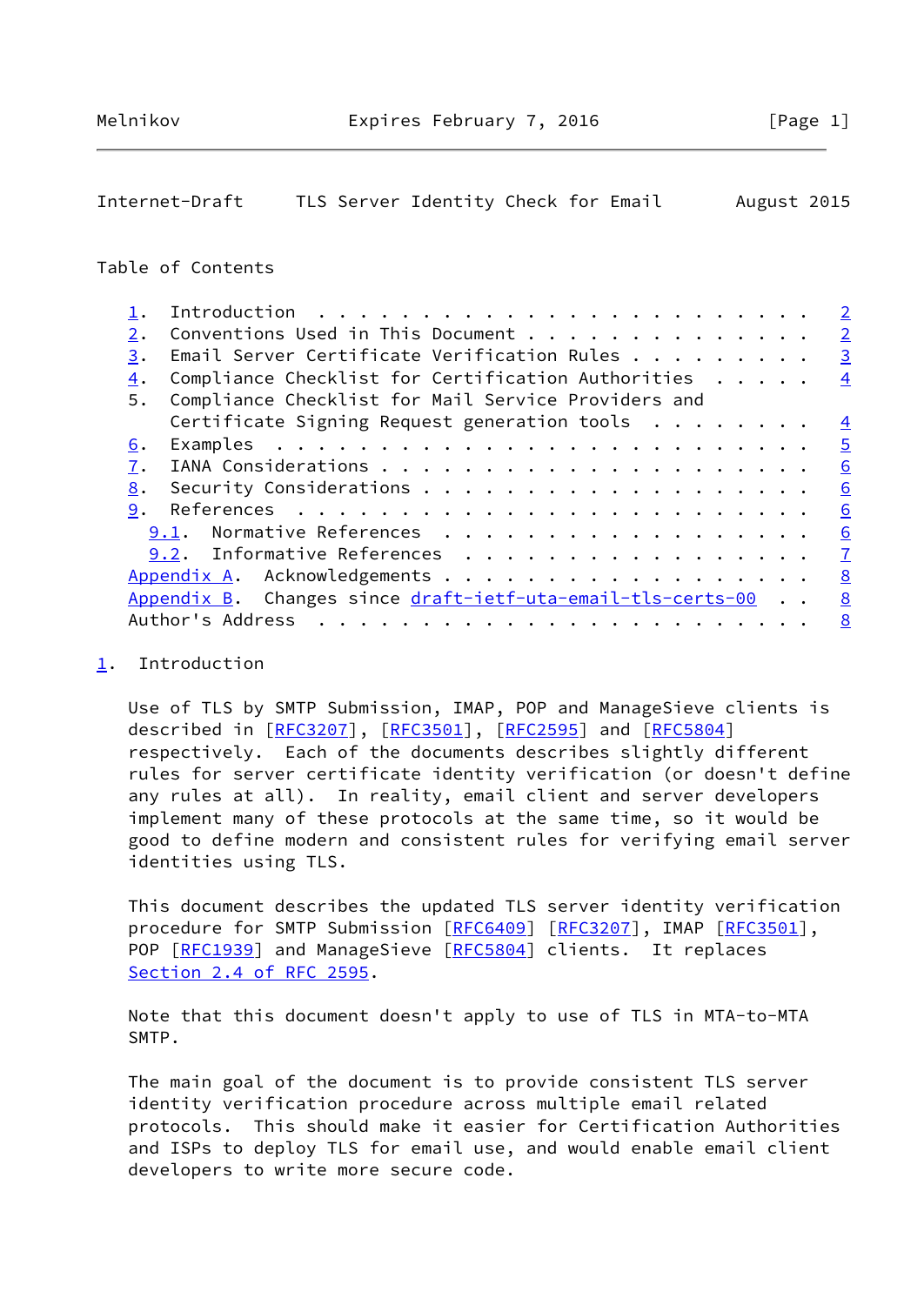## <span id="page-2-0"></span>[2](#page-2-0). Conventions Used in This Document

 The key words "MUST", "MUST NOT", "REQUIRED", "SHALL", "SHALL NOT", "SHOULD", "SHOULD NOT", "RECOMMENDED", "MAY", and "OPTIONAL" in this document are to be interpreted as described in [\[RFC2119](https://datatracker.ietf.org/doc/pdf/rfc2119)].

| Melnikov | Expires February 7, 2016 | [Page 2] |
|----------|--------------------------|----------|
|          |                          |          |

<span id="page-2-2"></span>Internet-Draft TLS Server Identity Check for Email August 2015

<span id="page-2-1"></span>[3](#page-2-1). Email Server Certificate Verification Rules

 During a TLS negotiation, an email client (i.e., an SMTP, IMAP, POP3 or ManageSieve client) MUST check its understanding of the server hostname against the server's identity as presented in the server Certificate message, in order to prevent man-in-the-middle attacks. Matching is performed according to the rules specified in [Section](https://datatracker.ietf.org/doc/pdf/rfc6125#section-6) 6  [of \[RFC6125\]](https://datatracker.ietf.org/doc/pdf/rfc6125#section-6), including "certificate pinning" and the procedure on failure to match. The following inputs are used by the verification procedure used in [[RFC6125](https://datatracker.ietf.org/doc/pdf/rfc6125)]:

- 1. For DNS-ID and CN-ID identifier types the client MUST use the server hostname it used to open the connection as at least one of the values to compare against  $(*)$  in the server certificate. The client MUST NOT use any form of the server hostname derived from an insecure remote source (e.g., insecure DNS lookup). CNAME canonicalization is not done.
- 2. When using email service discovery procedure specified in [\[RFC6186](https://datatracker.ietf.org/doc/pdf/rfc6186)] the client MUST also use the right hand side of the email address as another "reference identifier" to compare against in the server certificate.
- $(*)$  "reference identifier" (see the definition in  $[REC6125]$ ).

The rules and guidelines defined in [\[RFC6125](https://datatracker.ietf.org/doc/pdf/rfc6125)] apply to an email server certificates, with the following supplemental rules:

- 1. Support for the DNS-ID identifier type (subjectAltName of dNSName type [\[RFC5280](https://datatracker.ietf.org/doc/pdf/rfc5280)]) is REQUIRED in Email client software implementations.
- 2. Support for the SRV-ID identifier type (subjectAltName of SRVName type [\[RFC4985](https://datatracker.ietf.org/doc/pdf/rfc4985)]) is REQUIRED for email client software implementations that support [\[RFC6186](https://datatracker.ietf.org/doc/pdf/rfc6186)]. List of SRV-ID types for email services is specified in [[RFC6186\]](https://datatracker.ietf.org/doc/pdf/rfc6186). For the ManageSieve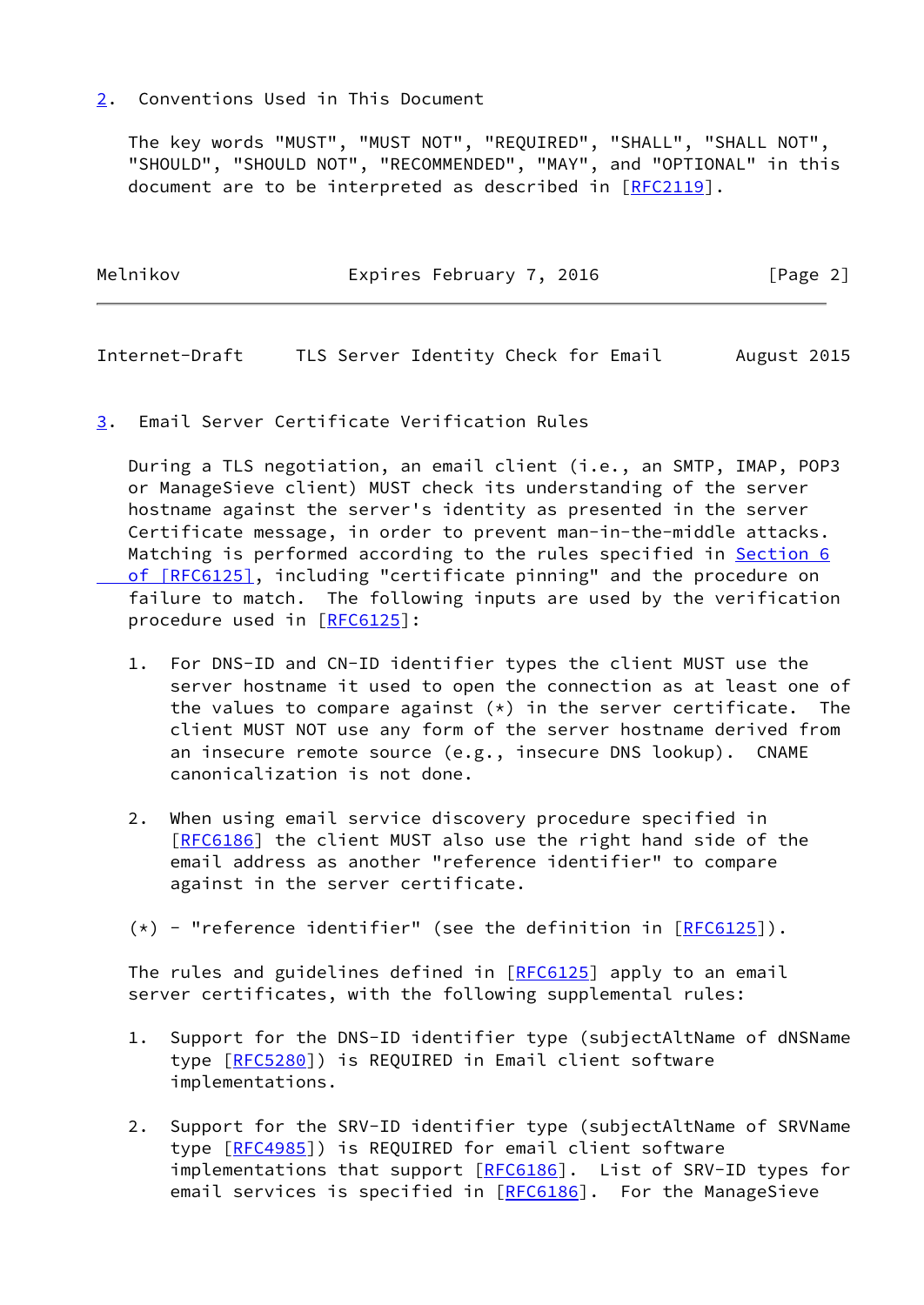protocol the service name "sieve" is used.

- 3. URI-ID identifier type (subjectAltName of uniformResourceIdentifier type [[RFC5280\]](https://datatracker.ietf.org/doc/pdf/rfc5280)) MUST NOT be used by clients for server verification, as URI-ID were not historically used for email.
- 4. For backward compatibility with deployed software CN-ID identifier type (CN attribute from the subject name, see [\[RFC6125](https://datatracker.ietf.org/doc/pdf/rfc6125)]) MAY be used for server identity verification.

Melnikov **Expires February 7, 2016** [Page 3]

- <span id="page-3-1"></span>Internet-Draft TLS Server Identity Check for Email August 2015
	- 5. Email protocols allow use of certain wilcards in identifiers presented by email servers. The "\*" wildcard character MAY be used as the left-most name component of DNS-ID or CN-ID in the certificate. For example, a DNS-ID of \*.example.com would match a.example.com, foo.example.com, etc. but would not match example.com. Note that the wildcard character MUST NOT be used as a fragment of the left-most name component (e.g., \*oo.example.com, f\*o.example.com, or foo\*.example.com).
- <span id="page-3-0"></span>[4](#page-3-0). Compliance Checklist for Certification Authorities
	- 1. CA MUST support issuance of server certificates with DNS-ID identifier type (subjectAltName of dNSName type [\[RFC5280](https://datatracker.ietf.org/doc/pdf/rfc5280)]).
	- 2. CA MUST support issuance of server certificates with SRV-ID identifier type (subjectAltName of SRVName type [\[RFC4985](https://datatracker.ietf.org/doc/pdf/rfc4985)]) for each type of email service.
	- 3. For backward compatibility with deployed client base, CA MUST support issuance of server certificates with CN-ID identifier type (CN attribute from the subject name, see [[RFC6125](https://datatracker.ietf.org/doc/pdf/rfc6125)]).
	- 4. CA MAY allow "\*" (wildcard) as the left-most name component of DNS-ID or CN-ID in server certificates it issues.
- <span id="page-3-2"></span>[5](#page-3-2). Compliance Checklist for Mail Service Providers and Certificate Signing Request generation tools
	- 1. SHOULD include the DNS-ID identifier type (subjectAltName of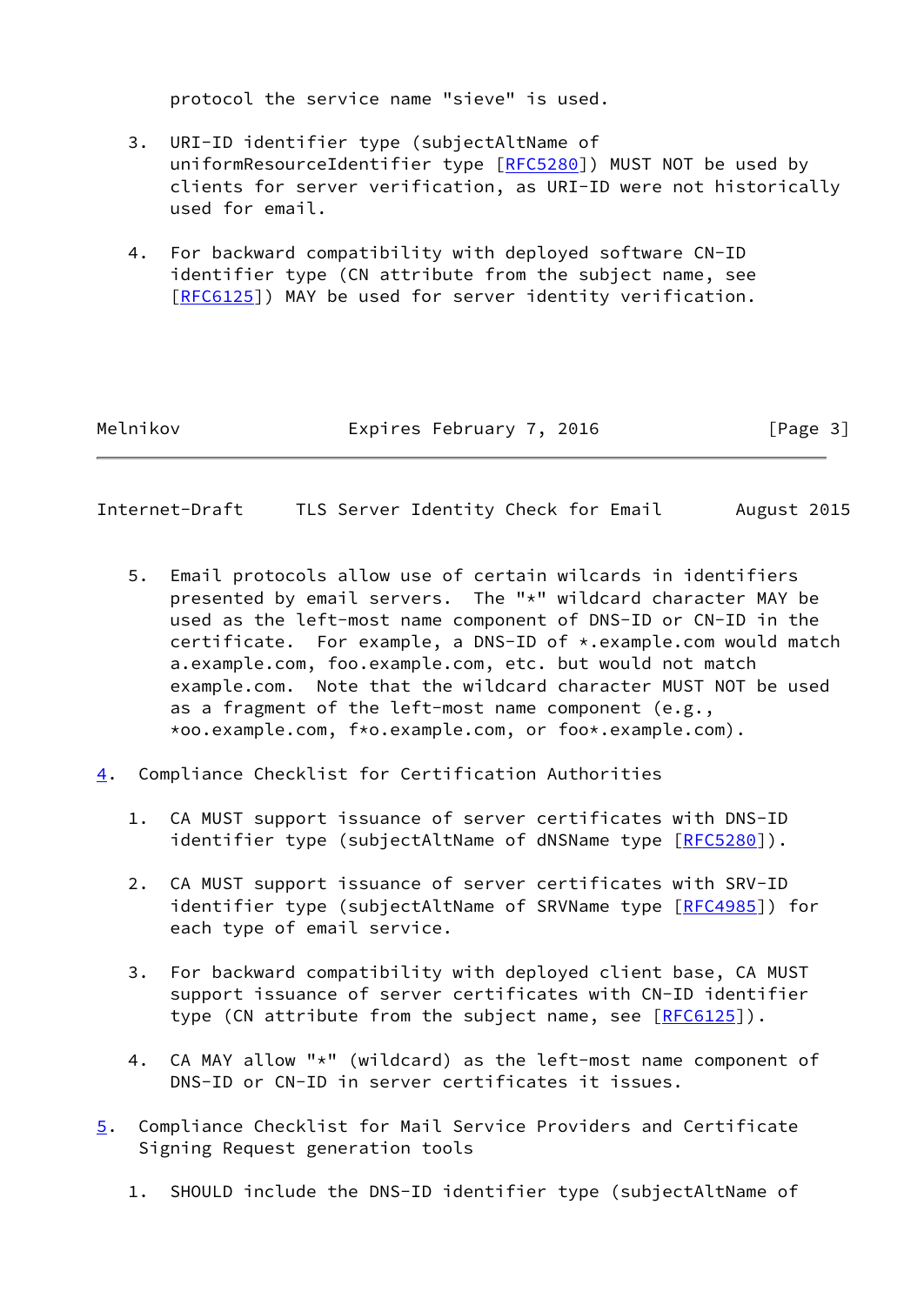dNSName type [\[RFC5280](https://datatracker.ietf.org/doc/pdf/rfc5280)]) in Certificate Signing Requests for both the right hand side of served email addresses, as well as for the host name where the email server(s) are running.

- 2. If the email services provided are discoverable using DNS SRV as specified in [\[RFC6186](https://datatracker.ietf.org/doc/pdf/rfc6186)], the Mail Service Provider MUST include the SRV-ID identifier type (subjectAltName of SRVName type [\[RFC4985](https://datatracker.ietf.org/doc/pdf/rfc4985)]) for each type of email service in Certificate Signing Requests.
- 3. SHOULD include CN-ID identifier type (CN attribute from the subject name, see  $[REG125]$ ) for the host name where the email server(s) is running in Certificate Signing Requests for backward compatibility with deployed email clients. (Note, a certificate can only include a single CN-ID, so if a mail service is running on multiple hosts, either each host has to use different certificate with its own CN-ID, a single certificate with multiple DNS-IDs, or a single certificate with wildcard in CN-ID can be used).

| Melnikov | Expires February 7, 2016 |  | [Page 4] |  |
|----------|--------------------------|--|----------|--|
|          |                          |  |          |  |

<span id="page-4-1"></span>

| Internet-Draft |  |  | TLS Server Identity Check for Email |  |  |  | August 2015 |  |
|----------------|--|--|-------------------------------------|--|--|--|-------------|--|
|----------------|--|--|-------------------------------------|--|--|--|-------------|--|

 4. MAY include "\*" (wildcard) as the left-most name component of DNS-ID or CN-ID in Certificate Signing Requests.

### <span id="page-4-0"></span>[6](#page-4-0). Examples

 Consider an IMAP-accessible email server which supports both IMAP and IMAPS (IMAP-over-TLS) at the host "mail.example.net" servicing email addresses of the form "user@example.net". A certificate for this service needs to include DNS-IDs of "example.net" (because it is the right hand side of emails) and "mail.example.net" (this is what a user of this server enters manually, if not using [[RFC6186](https://datatracker.ietf.org/doc/pdf/rfc6186)]). It might also include CN-IDs of "mail.example.net" for backward compatibility with deployed infrastructure.

 Consider the IMAP-accessible email server from the previous paragraph which is additionally discoverable via DNS SRV lookups in domain "example.net" (DNS SRV records " imap. tcp.example.net" and "\_imaps.\_tcp.example.net"). In addition to DNS-ID/CN-ID identity types specified above, a certificate for this service also needs to include SRV-IDs of "\_imap.example.net" (when STARTTLS is used on the IMAP port) and " imaps.example.net" (when TLS is used on IMAPS port). See [\[RFC6186](https://datatracker.ietf.org/doc/pdf/rfc6186)] for more details. (Note that unlike DNS SRV there is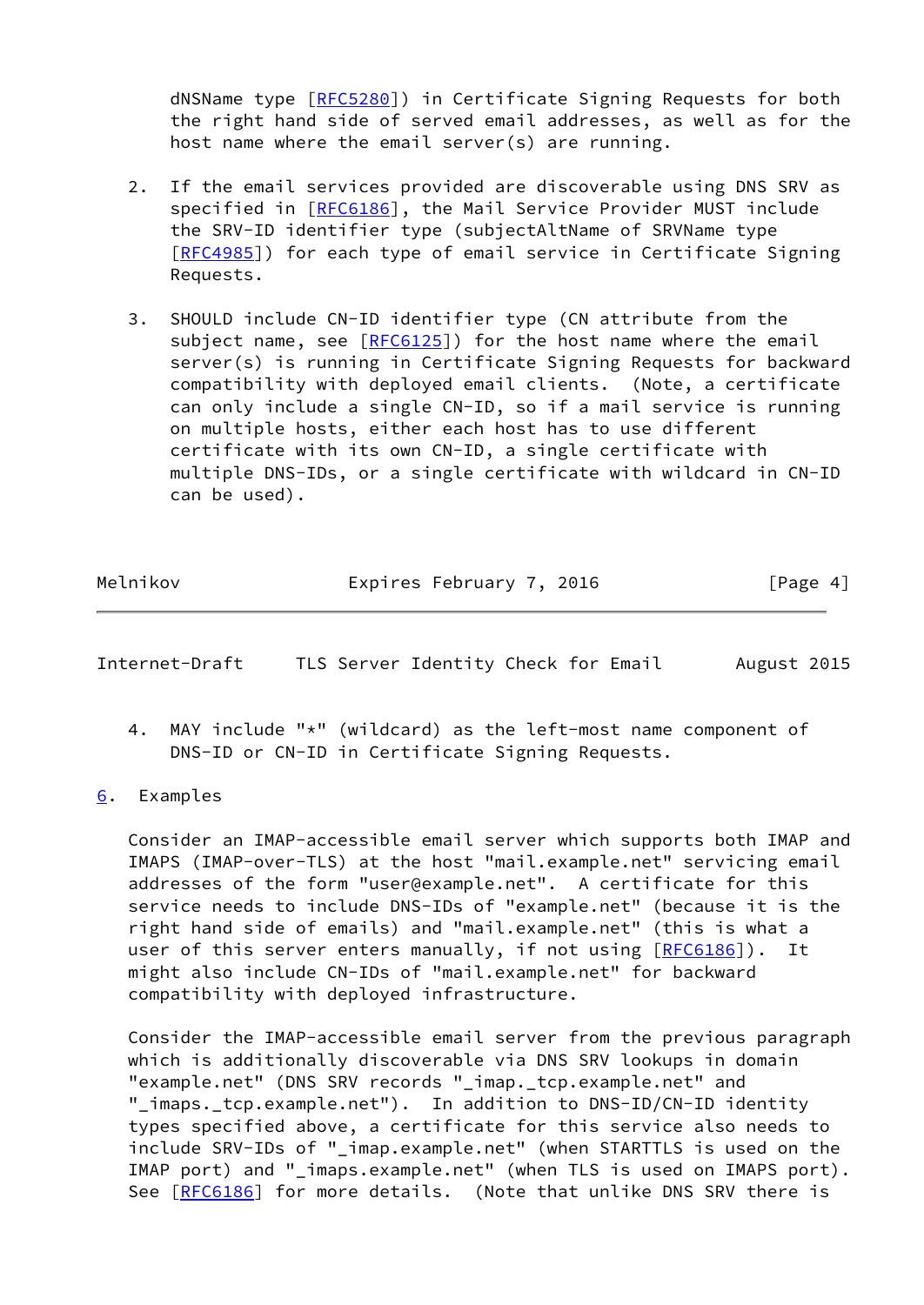no " tcp" component in SRV-IDs).

 Consider an SMTP Submission server at the host "submit.example.net" servicing email addresses of the form "user@example.net" and discoverable via DNS SRV lookups in domain "example.net" (DNS SRV records "\_submission.\_tcp.example.net"). A certificate for this service needs to include SRV-IDs of "\_submission.example.net" (see [\[RFC6186](https://datatracker.ietf.org/doc/pdf/rfc6186)]) along with DNS-IDs of "example.net" and "submit.example.net". It might also include CN-IDs of "submit.example.net" for backward compatibility with deployed infrastructure.

 Consider a host "mail.example.net" servicing email addresses of the form "user@example.net" and discoverable via DNS SRV lookups in domain "example.net", which runs SMTP Submission, IMAPS and POP3S (POP3-over-TLS) and ManageSieve services. Each of the servers can use their own certificate specific to their service (see examples above). Alternatively they can all share a single certificate that would include SRV-IDs of "\_submission.example.net", "\_imaps.example.net", "\_pop3s.example.net" and "\_sieve.example.net" along with DNS-IDs of "example.net" and "mail.example.net". It might also include CN-IDs of "mail.example.net" for backward compatibility with deployed infrastructure.

| Melnikov | Expires February 7, 2016 | [Page 5] |
|----------|--------------------------|----------|
|          |                          |          |

<span id="page-5-1"></span>Internet-Draft TLS Server Identity Check for Email August 2015

#### <span id="page-5-0"></span>[7](#page-5-0). IANA Considerations

This document doesn't require any action from IANA.

#### <span id="page-5-2"></span>[8](#page-5-2). Security Considerations

 The goal of this document is to improve interoperability and thus security of email clients wishing to access email servers over TLS protected email protocols, by specifying a consistent set of rules that email service providers, email client writers and Certification Authorities can use when creating server certificates.

 TLS Server Identity Check for Email relies on use of trustworthy DNS hostnames when constructing "reference identifiers" that are checked against an email server certificate. Such trustworthy names are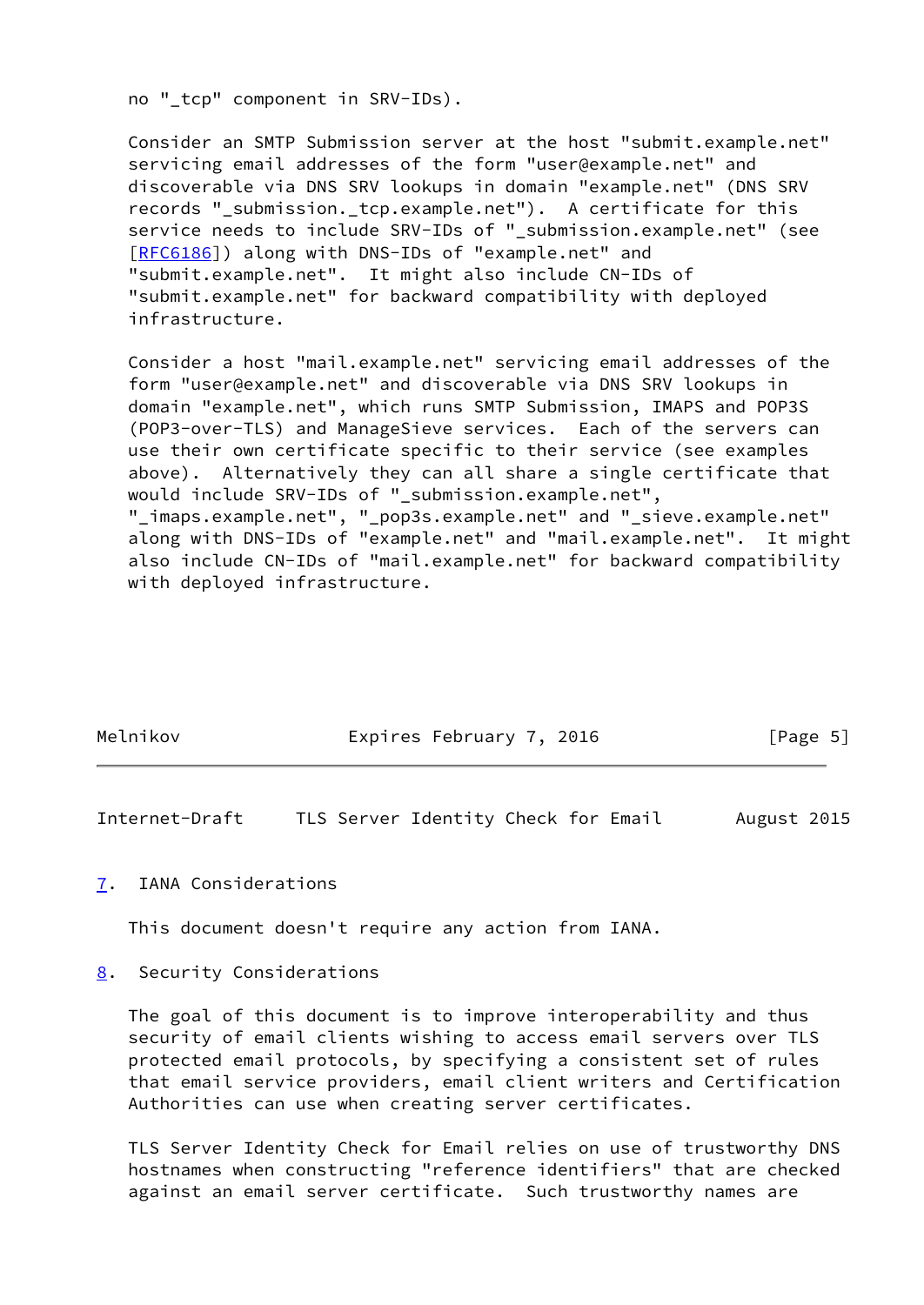either entered manually (for example if they are advertised on a Mail Service Provider's website), explicitly confirmed by the user (e.g. if they are a target of a DNS SRV lookup) or derived using a secure third party service (e.g. DNSSEC-protected SRV records which are verified by the client or trusted local resolver). Future work in this area might benefit from integration with DANE [[RFC6698\]](https://datatracker.ietf.org/doc/pdf/rfc6698), but it is not covered by this document.

<span id="page-6-0"></span>[9](#page-6-0). References

<span id="page-6-1"></span>[9.1](#page-6-1). Normative References

- [RFC2119] Bradner, S., "Key words for use in RFCs to Indicate Requirement Levels", [BCP 14](https://datatracker.ietf.org/doc/pdf/bcp14), [RFC 2119](https://datatracker.ietf.org/doc/pdf/rfc2119), DOI 10.17487/RFC2119, March 1997, <<http://www.rfc-editor.org/info/rfc2119>>.
- [RFC5321] Klensin, J., "Simple Mail Transfer Protocol", [RFC 5321](https://datatracker.ietf.org/doc/pdf/rfc5321), DOI 10.17487/RFC5321, October 2008, <<http://www.rfc-editor.org/info/rfc5321>>.
- [RFC6409] Gellens, R. and J. Klensin, "Message Submission for Mail", STD 72, [RFC 6409,](https://datatracker.ietf.org/doc/pdf/rfc6409) DOI 10.17487/RFC6409, November 2011, <<http://www.rfc-editor.org/info/rfc6409>>.
- [RFC3207] Hoffman, P., "SMTP Service Extension for Secure SMTP over Transport Layer Security", [RFC 3207](https://datatracker.ietf.org/doc/pdf/rfc3207), DOI 10.17487/RFC3207, February 2002, <<http://www.rfc-editor.org/info/rfc3207>>.
- [RFC3501] Crispin, M., "INTERNET MESSAGE ACCESS PROTOCOL VERSION 4rev1", [RFC 3501,](https://datatracker.ietf.org/doc/pdf/rfc3501) DOI 10.17487/RFC3501, March 2003, <<http://www.rfc-editor.org/info/rfc3501>>.

| Melnikov | Expires February 7, 2016 | [Page 6] |
|----------|--------------------------|----------|
|----------|--------------------------|----------|

- <span id="page-6-2"></span>Internet-Draft TLS Server Identity Check for Email August 2015
	- [RFC1939] Myers, J. and M. Rose, "Post Office Protocol Version 3", STD 53, [RFC 1939,](https://datatracker.ietf.org/doc/pdf/rfc1939) DOI 10.17487/RFC1939, May 1996, <<http://www.rfc-editor.org/info/rfc1939>>.
	- [RFC5804] Melnikov, A., Ed. and T. Martin, "A Protocol for Remotely Managing Sieve Scripts", [RFC 5804,](https://datatracker.ietf.org/doc/pdf/rfc5804) DOI 10.17487/RFC5804, July 2010, <<http://www.rfc-editor.org/info/rfc5804>>.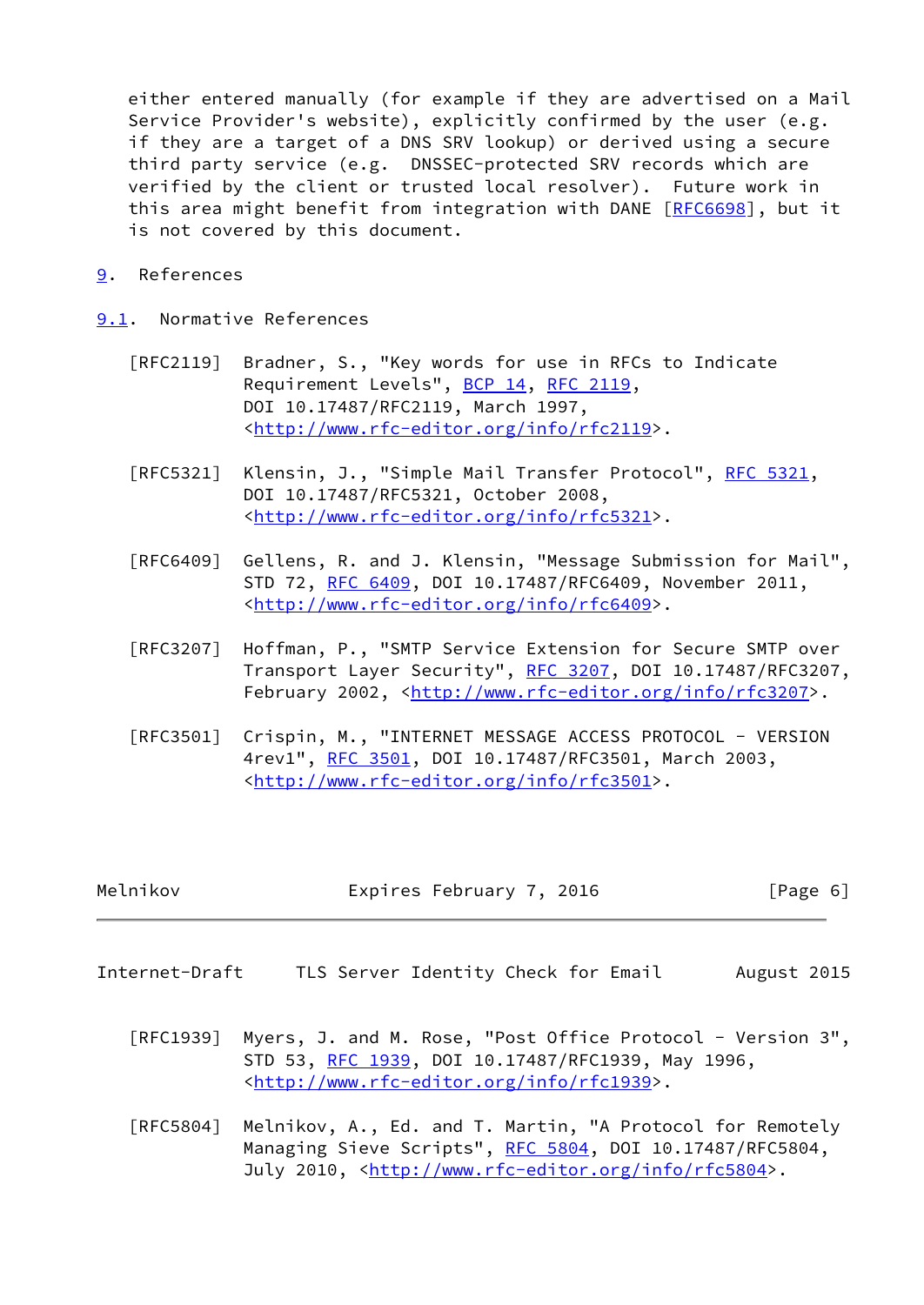- [RFC6125] Saint-Andre, P. and J. Hodges, "Representation and Verification of Domain-Based Application Service Identity within Internet Public Key Infrastructure Using X.509 (PKIX) Certificates in the Context of Transport Layer Security (TLS)", [RFC 6125,](https://datatracker.ietf.org/doc/pdf/rfc6125) DOI 10.17487/RFC6125, March 2011, [<http://www.rfc-editor.org/info/rfc6125](http://www.rfc-editor.org/info/rfc6125)>.
- [RFC5280] Cooper, D., Santesson, S., Farrell, S., Boeyen, S., Housley, R., and W. Polk, "Internet X.509 Public Key Infrastructure Certificate and Certificate Revocation List (CRL) Profile", [RFC 5280,](https://datatracker.ietf.org/doc/pdf/rfc5280) DOI 10.17487/RFC5280, May 2008, <<http://www.rfc-editor.org/info/rfc5280>>.
- [RFC4985] Santesson, S., "Internet X.509 Public Key Infrastructure Subject Alternative Name for Expression of Service Name", [RFC 4985,](https://datatracker.ietf.org/doc/pdf/rfc4985) DOI 10.17487/RFC4985, August 2007, <<http://www.rfc-editor.org/info/rfc4985>>.
- [RFC6186] Daboo, C., "Use of SRV Records for Locating Email Submission/Access Services", [RFC 6186](https://datatracker.ietf.org/doc/pdf/rfc6186), DOI 10.17487/RFC6186, March 2011, <<http://www.rfc-editor.org/info/rfc6186>>.
- <span id="page-7-0"></span>[9.2](#page-7-0). Informative References
	- [RFC2595] Newman, C., "Using TLS with IMAP, POP3 and ACAP", [RFC 2595,](https://datatracker.ietf.org/doc/pdf/rfc2595) DOI 10.17487/RFC2595, June 1999, <<http://www.rfc-editor.org/info/rfc2595>>.
	- [RFC6698] Hoffman, P. and J. Schlyter, "The DNS-Based Authentication of Named Entities (DANE) Transport Layer Security (TLS) Protocol: TLSA", [RFC 6698,](https://datatracker.ietf.org/doc/pdf/rfc6698) DOI 10.17487/RFC6698, August 2012, [<http://www.rfc-editor.org/info/rfc6698](http://www.rfc-editor.org/info/rfc6698)>.

Melnikov **Expires February 7, 2016** [Page 7]

<span id="page-7-2"></span>Internet-Draft TLS Server Identity Check for Email August 2015

<span id="page-7-1"></span>[Appendix A.](#page-7-1) Acknowledgements